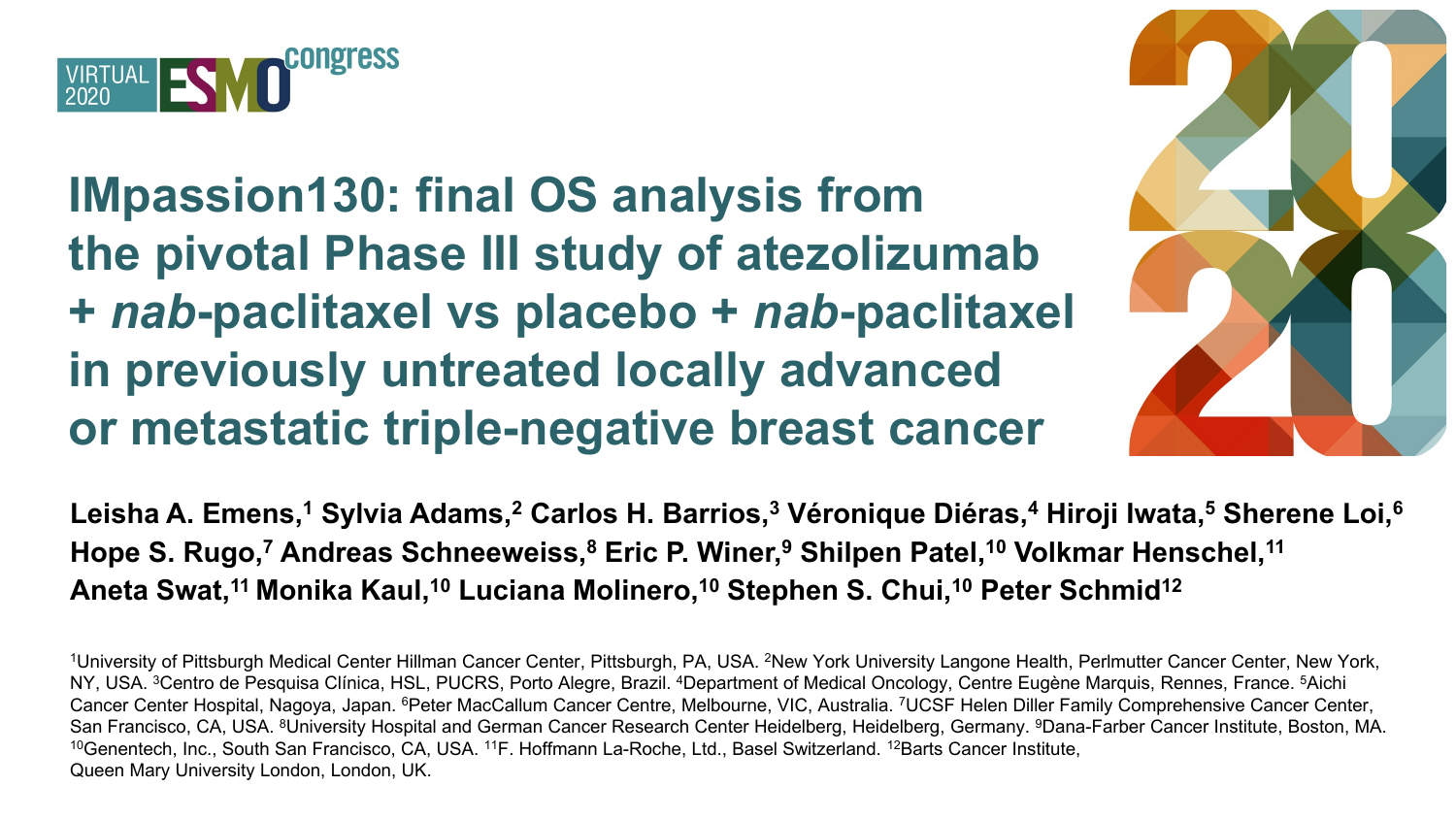

#### **Disclosures**

- Dr Emens has the following to disclose:
	- − Honoraria from AbbVie, Amgen, Celgene, Chugai, Gritstone, MedImmune, Peregrine, Shionogi and Syndax
	- − Honoraria and travel support from AstraZeneca, Bayer, MacroGenics, Replimune and Vaccinex
	- Travel support from Bristol Myers Squibb, Genentech/Roche and Novartis
	- − Potential future stock from MolecuVax
	- − Institutional support from Aduro Biotech, AstraZeneca, Bolt Biotherapeutics, the Breast Cancer Research Foundation, Bristol Myers Squibb, Corvus, the US Department of Defense, EMD Serono, Genentech, MaxCyte, Merck, the National Cancer Institute, the NSABP Foundation, Roche, Silverback, the Translational Breast Cancer Research Consortium, Tempest and HeritX
	- − Royalties from Aduro Biotech
	- − Other (Roche): uncompensated IMpassion130 study steering committee co-chair and KATE2 study steering committee chair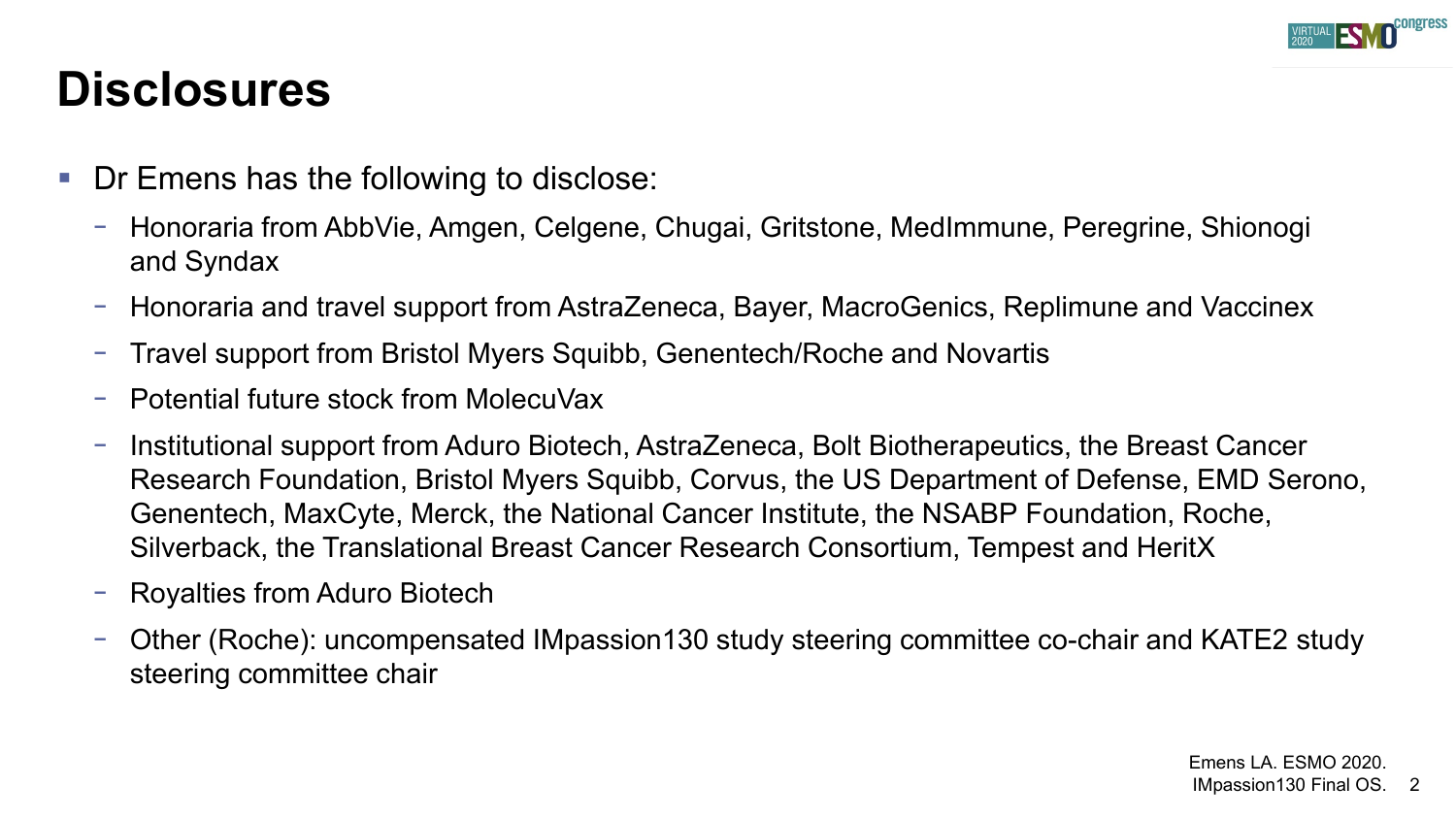

# **IMpassion130 background**

- mTNBC has a poor prognosis compared with other breast cancer subtypes<sup>1,2</sup>
- IMpassion130 (NCT02425891) is a global randomised, double-blind Phase III trial of atezolizumab + *nab*-paclitaxel (A + nP) compared with placebo + *nab*-paclitaxel nP (P + nP) in previously untreated inoperable locally advanced or mTNBC3,4
	- − Co-primary endpoints were PFS (tested in ITT and PD-L1 immune cell [IC]+ patients<sup>a</sup>) and OS (in ITT, then if significant, the PD-L1 IC+ patients)
- The primary PFS analysis demonstrated statistically significant benefit with  $A + nP$  vs  $P + nP$  in the ITT and PD-L1 IC+ populations
	- − In the first and second interim OS analyses, although not formally tested due to the pre-specified statistical analysis plan, meaningful improvement in OS was observed in the PD-L1 IC+ population
	- − At both analyses, A + nP was tolerable, and its safety profile was consistent with that of each agent
- Based on findings from this pivotal study, international guidelines now recommend A + nP for the 1L treatment of patients with mTNBC whose tumours express PD-L1 on IC5,6

1L, first line; IC, tumour-infiltrating immune cells; ITT, intention-to-treat; mTNBC, metastatic triple-negative breast cancer; PFS, progression-free survival; OS, overall survival; PD-L1, programmed death ligand-1.ªPD-L1-expressing IC covering ≥ 1% of tumour area (VENTANA SP142 IHC assay). den Brok, *Breast Cancer Res Treat* 2017. 2. Bomotto, *Oncologist*  References: 1. Emens LA. ESMO 2020. 2014. 3. Schmid, *N Engl J Med* 2018. 4. Schmid, ASCO 2019. 5. NCCN Breast Cancer. V1.2020. 6. Thill, *Breast Care* 2019.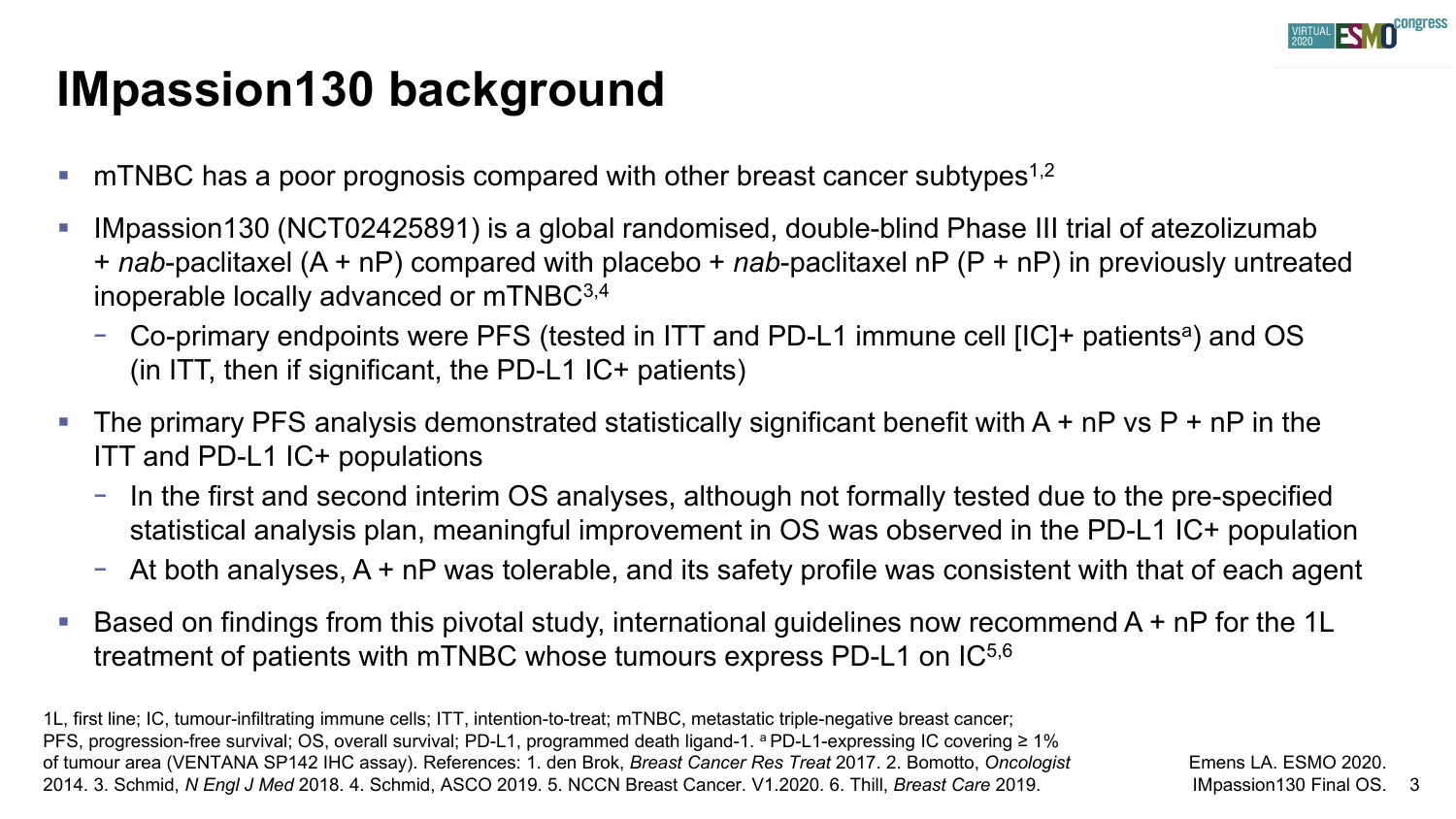

# **IMpassion130 study design1**

#### **Key eligibility criteria**

- Histologically documented metastatic or inoperable, locally advanced TNBC
- No prior therapy for advanced TNBC<sup>a</sup>
	- Prior chemotherapy including taxanes allowed in curative setting if treatment-free interval ≥ 12 mo
- ECOG PS 0-1
- Eligible for taxane monotherapy
- Tumour tissue for PD-L1 testing

 $(N = 902)$ 

#### **Stratification factors**

- Liver metastases (yes vs no)
- Prior taxanes (yes vs no)
- PD-L1 IC status (positive vs negative)<sup>a</sup>



#### **Co-primary endpoints:**

• PFS<sup>d</sup> and OS (hierarchically tested in ITT and PD-L1 IC+ populations)

<sup>a</sup> PD-L1 IC ≥ 1% vs < 1% per VENTANA SP142 assay. <sup>b</sup> 840 mg IV on days 1 and 15 (28-day cycle). <sup>a</sup> 100 mg/m<sup>2</sup> IV on days 1, 8 and 15 (28-day cycle).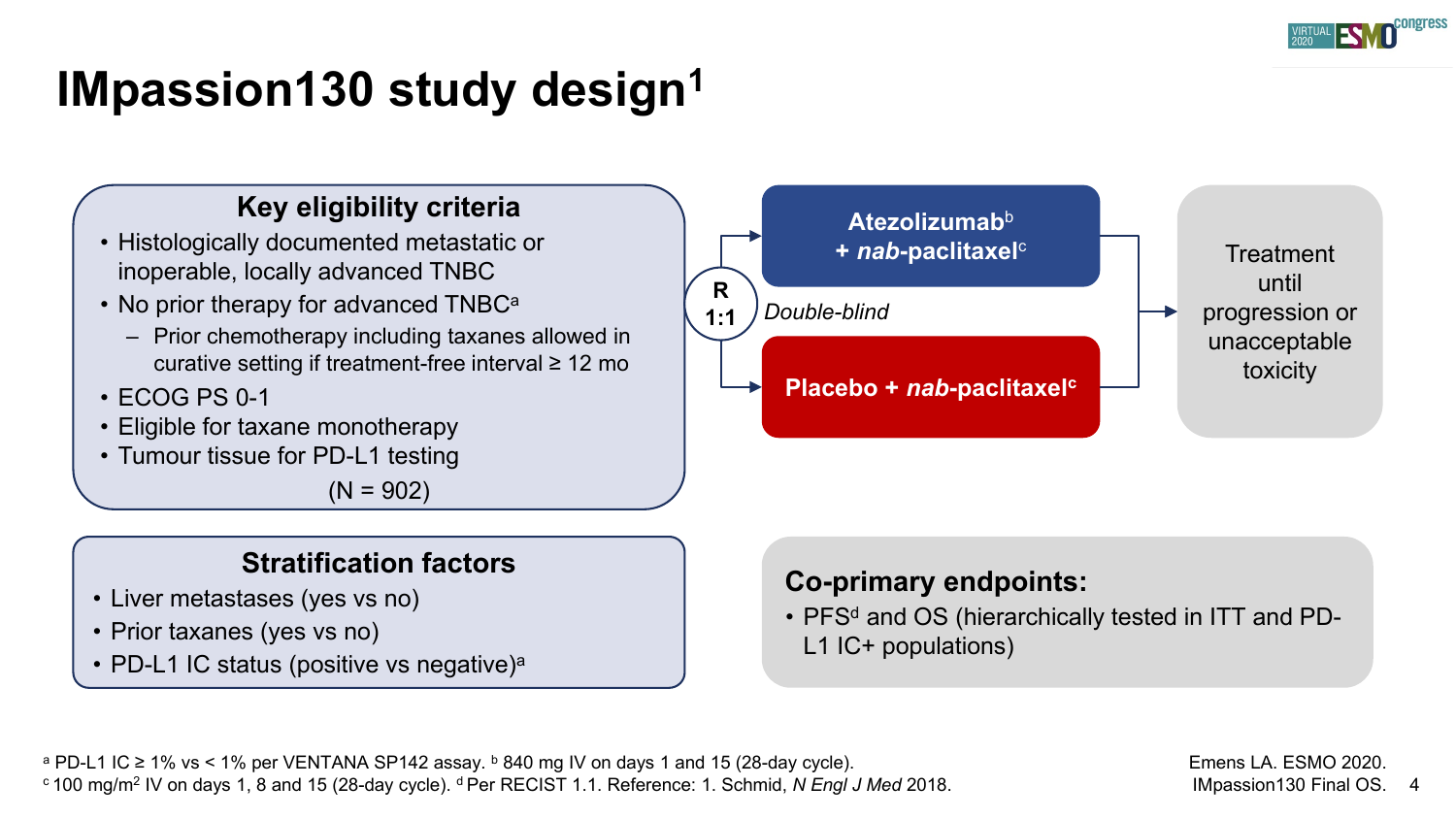

## **Baseline characteristics (primary analysis)1**

|                                                                               | <b>ITT</b> population                        |                                         |  |  |
|-------------------------------------------------------------------------------|----------------------------------------------|-----------------------------------------|--|--|
| <b>Characteristic</b>                                                         | Atezolizumab + nab-paclitaxel<br>$(n = 451)$ | Placebo + nab-paclitaxel<br>$(n = 451)$ |  |  |
| Median age (range), years                                                     | 55 (20-82)                                   | 56 (26-86)                              |  |  |
| $\geq 65$ years, n (%)                                                        | 104(23)                                      | 115(26)                                 |  |  |
| Race, $n$ (%) <sup>a</sup><br>White<br>Asian<br><b>Black/African American</b> | 308(68)<br>85 (19)<br>26(6)                  | 301(67)<br>76 (17)<br>33(7)             |  |  |
| ECOG PS 1, $n/N$ $(\%)$                                                       | 193/450 (43)                                 | 179/450 (40)                            |  |  |
| PD-L1 IC+, $n$ (%) <sup>b</sup>                                               | 185(41)                                      | 184 (41)                                |  |  |
| Metastatic disease, n/N (%)                                                   | 404/450 (90)                                 | 408/450 (91)                            |  |  |
| Liver metastases, n (%)                                                       | 126 (28)                                     | 118(26)                                 |  |  |
| Prior taxane therapy, n (%)                                                   | 231(51)                                      | 230(51)                                 |  |  |

<sup>a</sup> Per case-report form. b Per VENTANA SP142 assay. Reference: 1. Schmid, *N Engl J Med* 2018.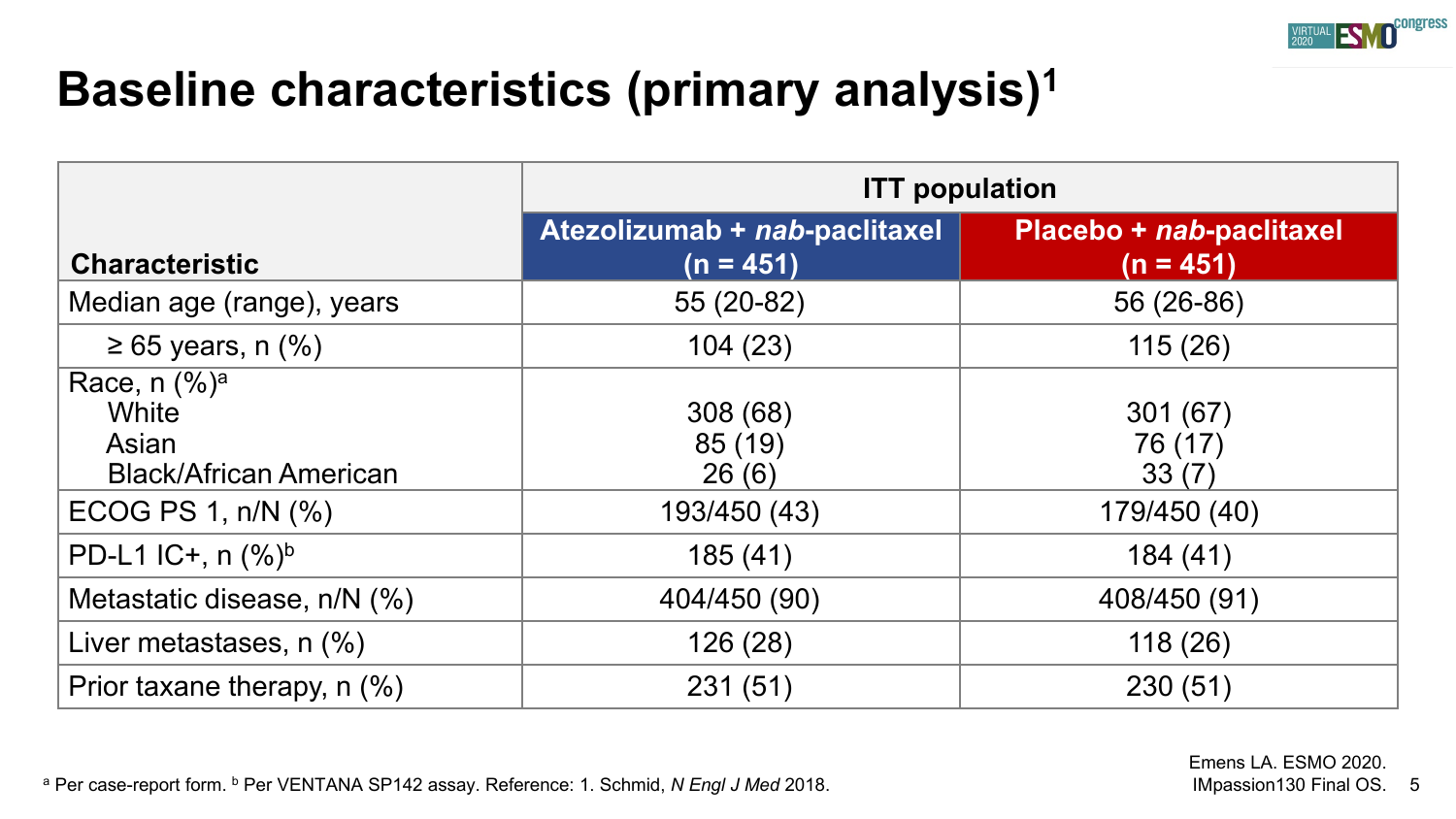

# **Disposition (final analysis)**

|                                                | <b>ITT</b> population                        |                                         |  |  |
|------------------------------------------------|----------------------------------------------|-----------------------------------------|--|--|
|                                                | Atezolizumab + nab-paclitaxel<br>$(n = 451)$ | Placebo + nab-paclitaxel<br>$(n = 451)$ |  |  |
| On study, $n$ $%$                              |                                              |                                         |  |  |
| Alive on treatment                             | 27(6)                                        | 8(2)                                    |  |  |
| Alive in survival follow-up                    | 68 (15)                                      | 78 (17)                                 |  |  |
| Discontinued study, n (%)                      |                                              |                                         |  |  |
| <b>Died</b>                                    | 322(71)                                      | 344 (76)                                |  |  |
| Lost to follow-up                              | 34(8)                                        | 21(5)                                   |  |  |
| <b>Median duration</b><br>of follow-up, months | 19.7                                         | 18.0                                    |  |  |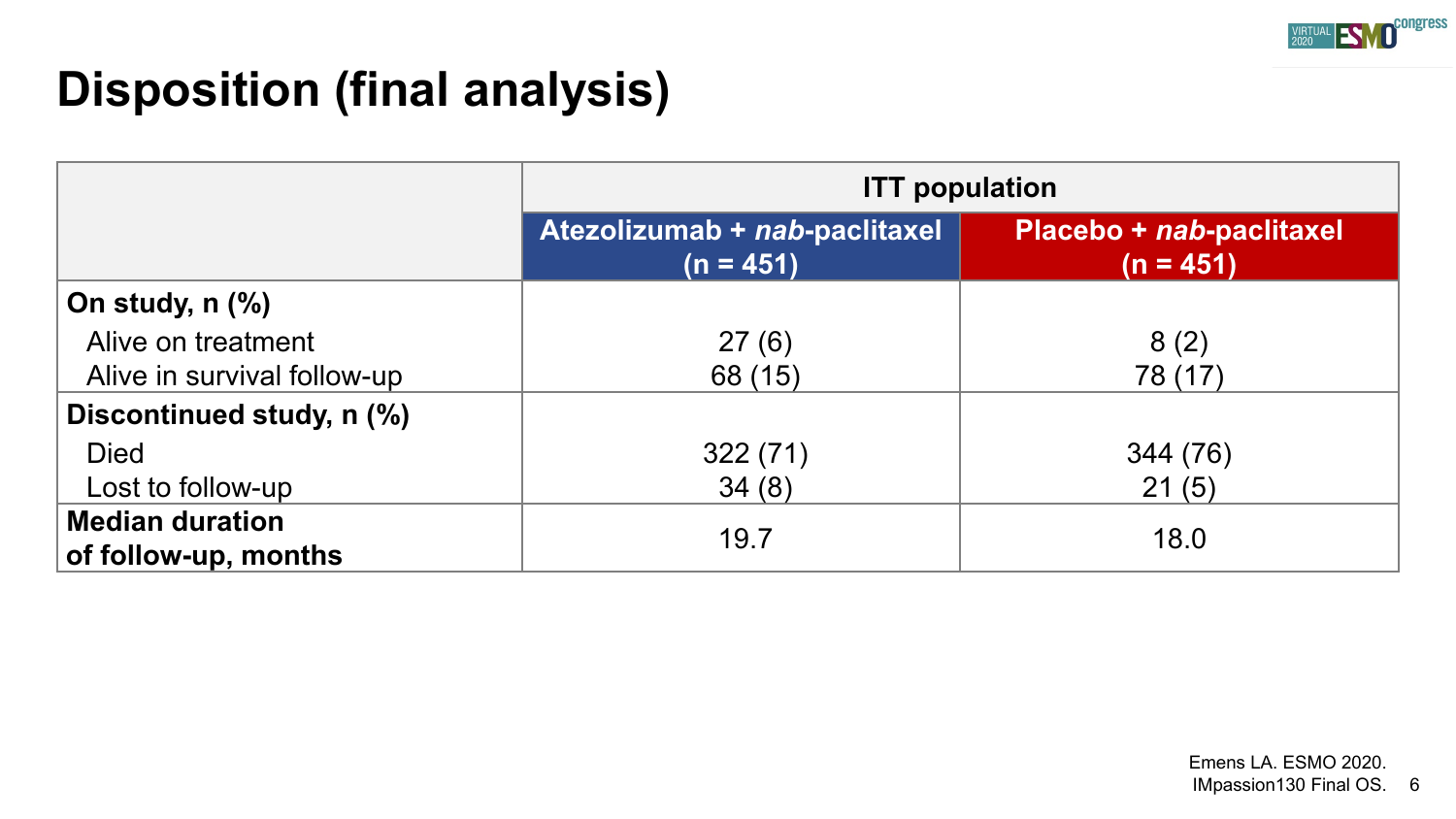

# **OS in the ITT population**



Data cutoff, 14 April 2020. Median survival follow-up, 18.8 months (all patients). HR, hazard ratio.

7 Emens LA. ESMO 2020. IMpassion130 Final OS.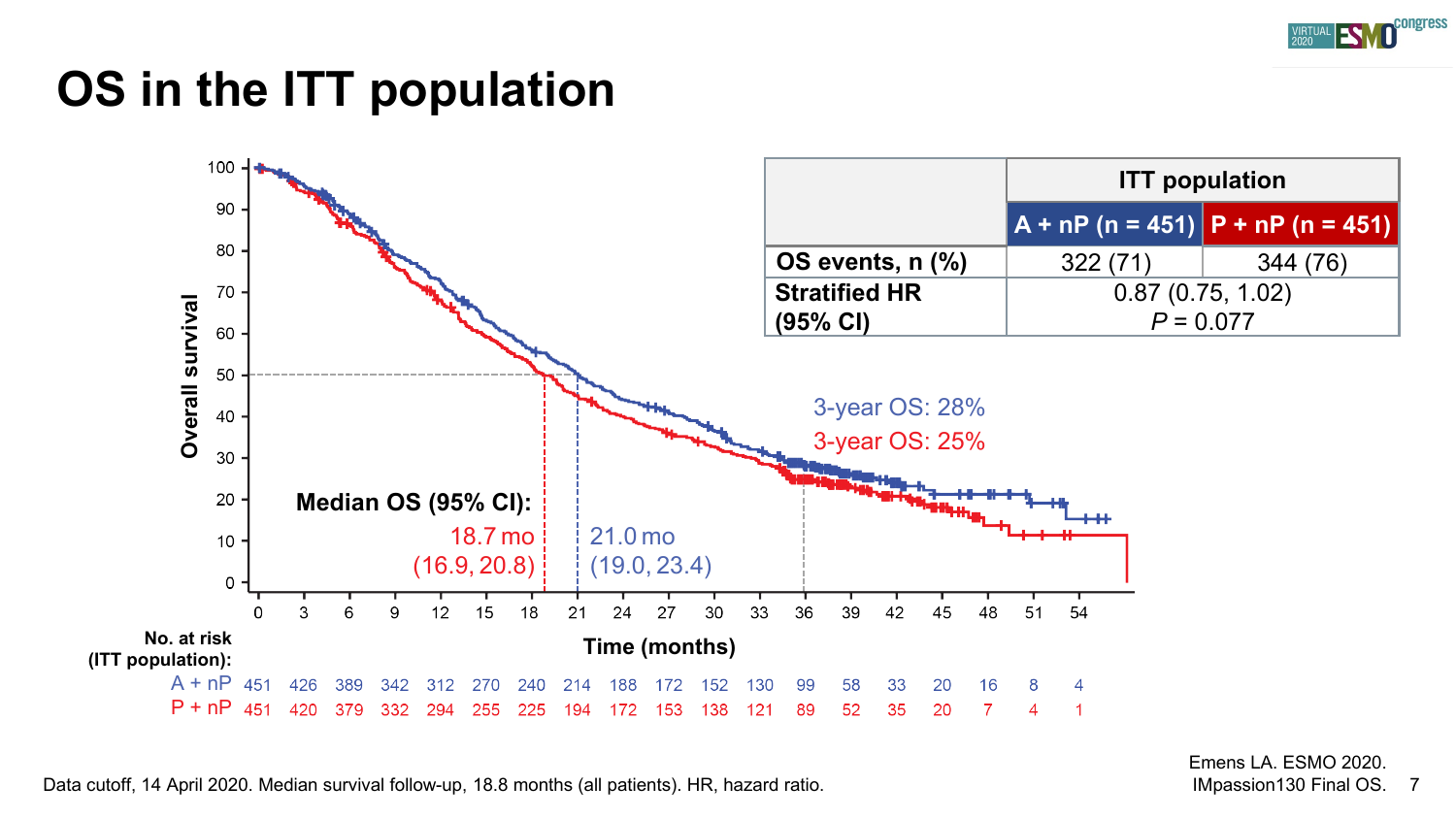

## **OS in the PD-L1 IC+ population**



Data cutoff, 14 April 2020. NE, not estimable.

*a P* value not displayed since OS in the PD-L1+ population was not formally tested due to the hierarchical study design.

8 Emens LA. ESMO 2020. IMpassion130 Final OS.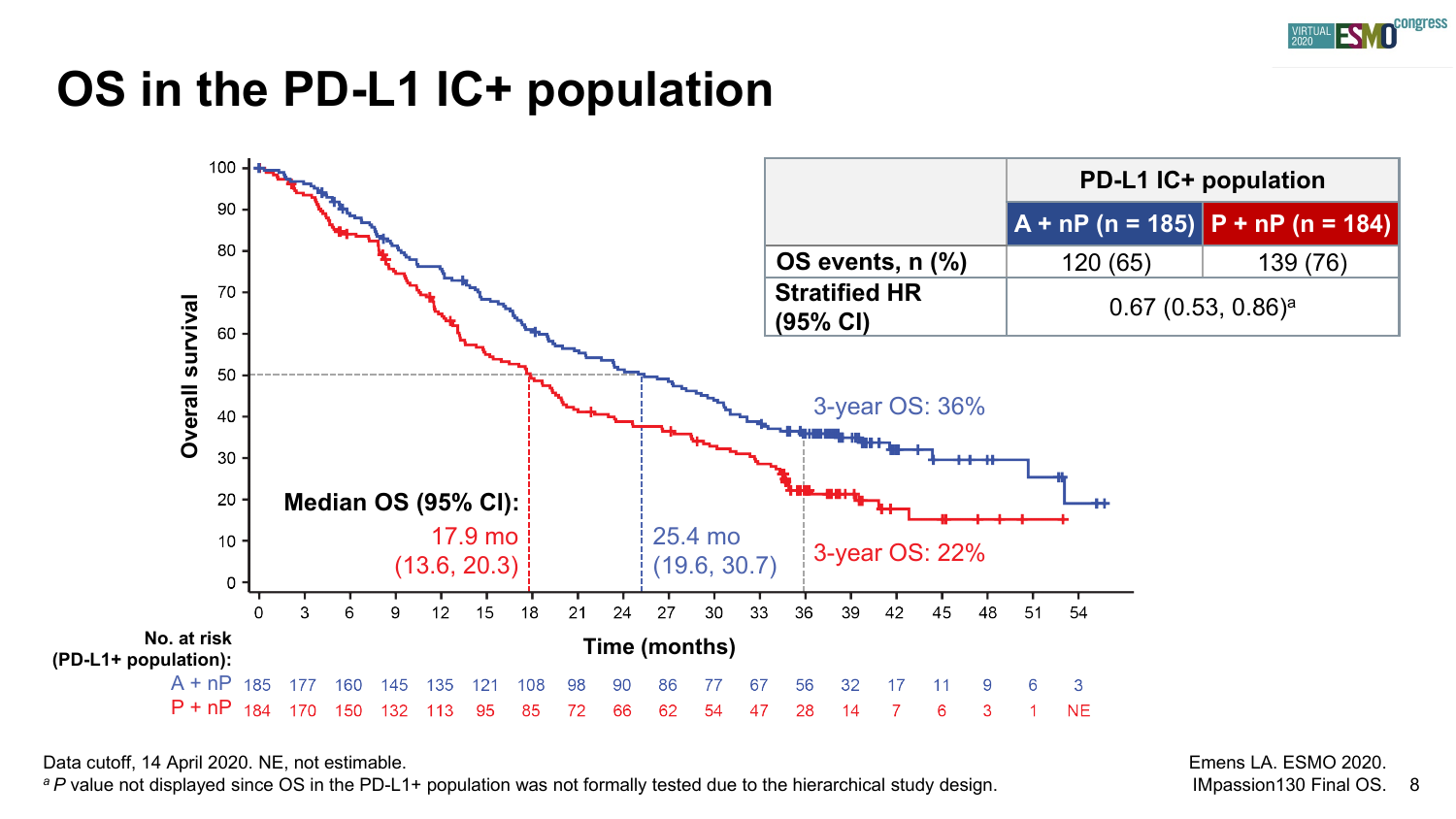

#### **OS by PD-L1 IC status (PD-L1 IC+ vs PD-L1 IC–)**

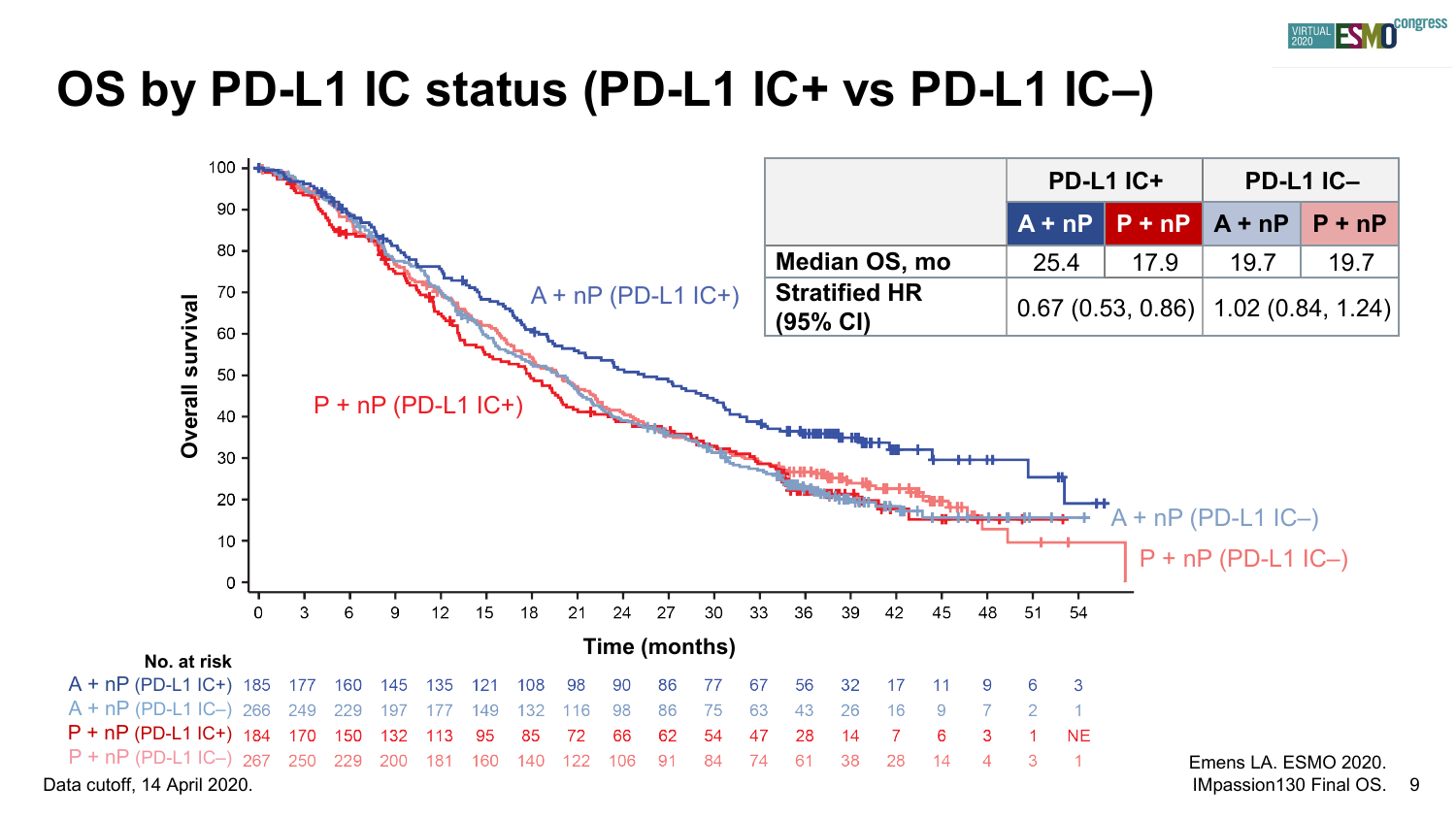

# **OS in clinical subgroups**



Data cutoff, 14 April 2020.

Dashed line refers to all-patient or PD-L1 IC+ HR. <sup>a</sup> Patients with PS 2 or missing status ( $n = 2$  each) not shown.

10 IMpassion130 Final OS. Emens LA. ESMO 2020.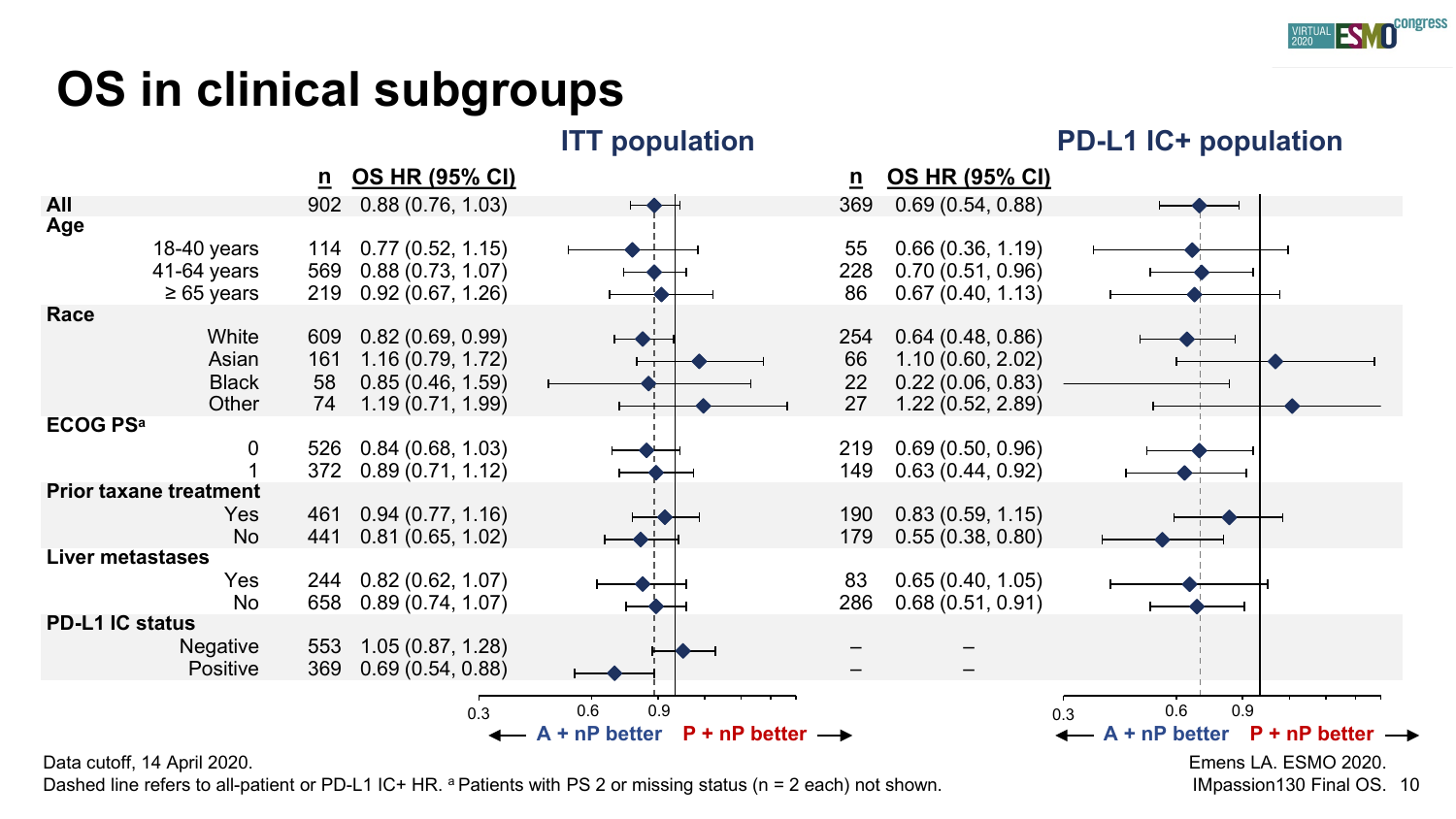

# **Safety summary**

|                                               | Atezolizumab + nab-paclitaxel<br>$(n = 460)$ |                | Placebo + nab-paclitaxel<br>(n = 430) |                |
|-----------------------------------------------|----------------------------------------------|----------------|---------------------------------------|----------------|
| Safety-evaluable population <sup>a</sup>      | <b>Atezolizumab</b>                          | nab-paclitaxel | <b>Placebo</b>                        | nab-paclitaxel |
| Treatment exposure, n (%)                     |                                              |                |                                       |                |
| Up to 24 months                               | 60(13)                                       | 35(8)          | 19(4)                                 | 14(3)          |
| $\geq$ 24 months                              | 38(8)                                        | 22(5)          | 3(1)                                  | 6(1)           |
| <b>Deaths</b>                                 | 322 (70)                                     |                | 337 (78)                              |                |
| All-Grade AEs <sup>b</sup>                    | 457 (99)                                     |                | 421 (98)                              |                |
| Grade 3-4                                     | 233(51)                                      |                | 183 (43)                              |                |
| Treatment-related Grade 3/4 AEs               | 191 (42)                                     |                | 129(30)                               |                |
| Grade 5 AEs                                   | 6(1)                                         |                | 3(1)                                  |                |
| Treatment-related Grade 5 AEs <sup>c</sup>    | 2 (< 1)                                      |                | 1 (< 1)                               |                |
| <b>Serious AEs</b>                            | 110(24)                                      |                | 80(19)                                |                |
| <b>Treatment-related serious AEs</b>          | 58 (13)                                      |                | 31(7)                                 |                |
| AE leading to any treatment withdrawald       | 88 (19)                                      |                | 36(8)                                 |                |
| AE leading to atezolizumab/placebo withdrawal | 37(8)                                        |                | 4(1)                                  |                |
| AE leading to nab-paclitaxel withdrawal       | 85 (19)                                      |                | 36(8)                                 |                |
| <b>AESI<sup>e</sup></b>                       | 270 (59)                                     |                | 179 (42)                              |                |
| Grade 3-4 AESI                                | 39(9)                                        |                | 20(5)                                 |                |

AE, adverse event; AESI, AE of special interest. ª Patients who received any amount of any study drug. <sup>b</sup> No confirmed or suspected COVID-19 AEs were reported.  $\circ$  Grade 5 AEs: autoimmune hepatitis (A), septic shock, (A + nP) hepatic failure (P + nP).  $\circ$  Most commonly due to neuropathy. <sup>e</sup> Sponsor defined based on immune-mediated risks of atezolizumab and other in-class agents.

IMpassion130 Final OS. 11 Emens LA. ESMO 2020.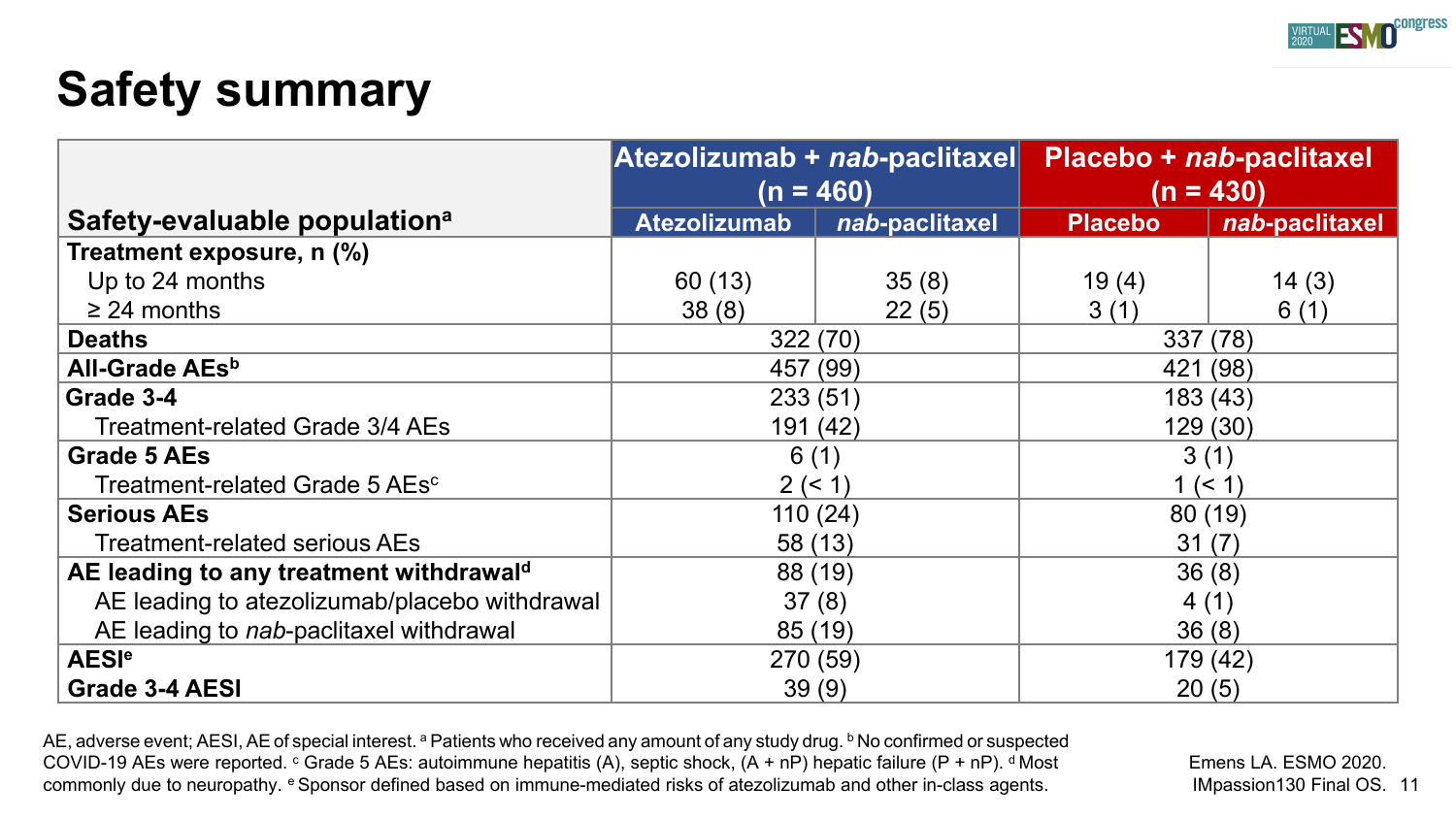

### **AEs with ≥ 20% incidence**



<sup>12</sup> IMpassion130 Final OS.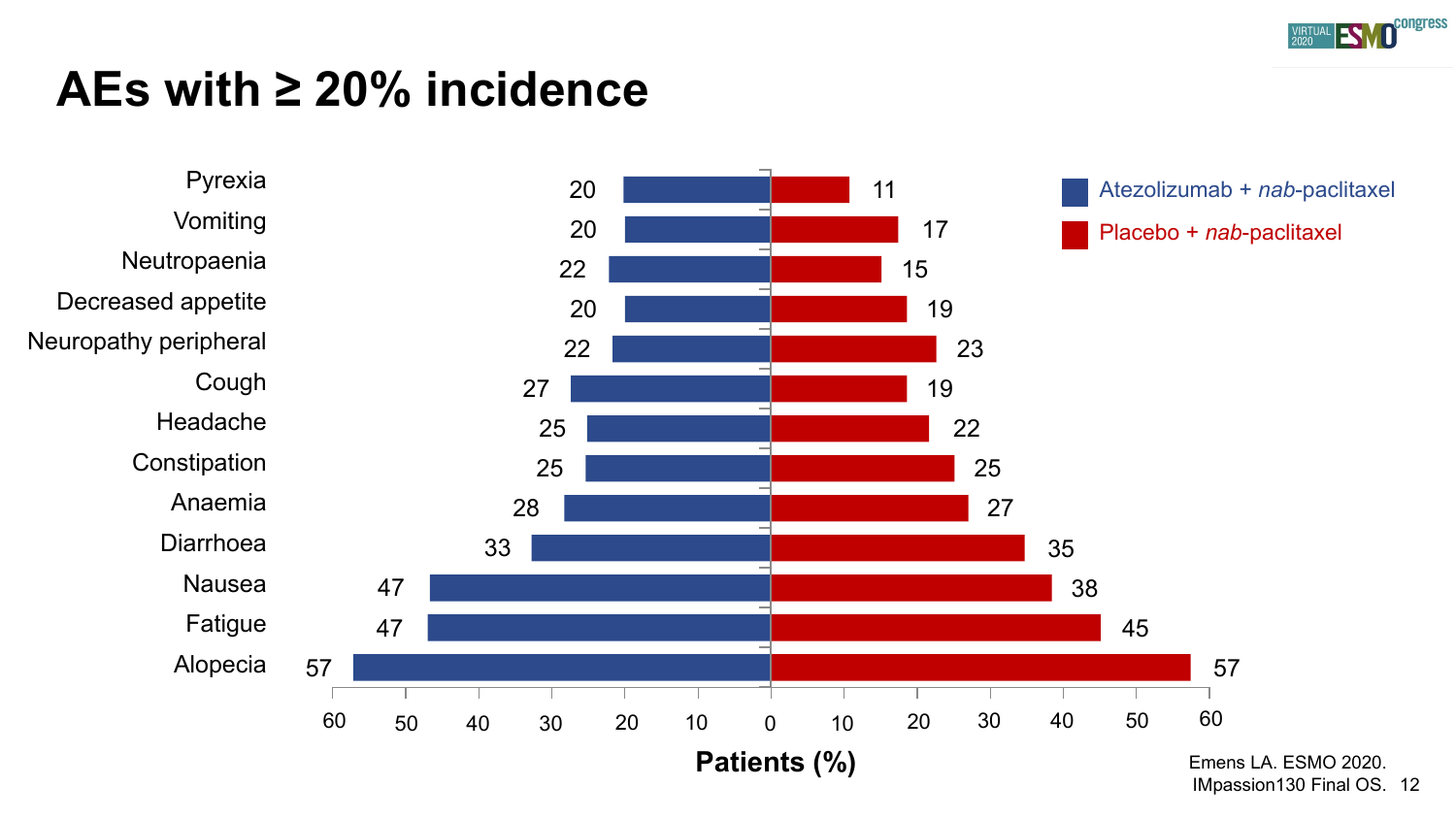

## **Atezolizumab AESIs**

|                                                        | Atezolizumab + nab-paclitaxel<br>$(n = 460)$ |           | Placebo + nab-paclitaxel<br>$(n = 430)$ |                |
|--------------------------------------------------------|----------------------------------------------|-----------|-----------------------------------------|----------------|
| AE (medical concept), $n$ $\left(\frac{9}{6}\right)^a$ | Any grade                                    | Grade 3-4 | Any grade                               | Grade 3-4      |
| Hepatitis (diagnosis) <sup>b</sup>                     | 11(2)                                        | 7(2)      | 7(2)                                    | 1 (< 1)        |
| Hypothyroidism                                         | 84 (18)                                      | 0         | 19(4)                                   | 0              |
| Hyperthyroidism                                        | 22(5)                                        | 1 (< 1)   | 5(1)                                    | $\overline{0}$ |
| Adrenal insufficiency                                  | 5(1)                                         | 1 (< 1)   | $\overline{0}$                          | $\overline{0}$ |
| Pneumonitis                                            | 18(4)                                        | 2 (< 1)   | 1 (< 1)                                 | 0              |
| <b>Colitis</b>                                         | 7(2)                                         | 2(< 1)    | 3(1)                                    | 1 (< 1)        |
| Pancreatitis <sup>c</sup>                              | 2 (< 1)                                      | 1 (< 1)   | $\overline{0}$                          | $\overline{0}$ |
| Diabetes mellitus                                      | 1 (< 1)                                      | 1 (< 1)   | 3(1)                                    | 2 (< 1)        |
| <b>Hypophysitis</b>                                    | 1 (< 1)                                      | 1 (< 1)   | $\Omega$                                | 0              |
| <b>Myositis</b>                                        | 3(1)                                         | 1 (< 1)   | 1 (< 1)                                 | 1 (< 1)        |
| Rash                                                   | 165 (36)                                     | 5(1)      | 112(26)                                 | 2(1)           |
| Severe cutaneous reactions                             | 4(1)                                         | 1 (< 1)   | 3(1)                                    | 0              |

a Grouped MedDRA preferred terms. **b Sponsor-defined group of terms representing events suggestive of hepatitis.**<br>
C Enzyme elevations only.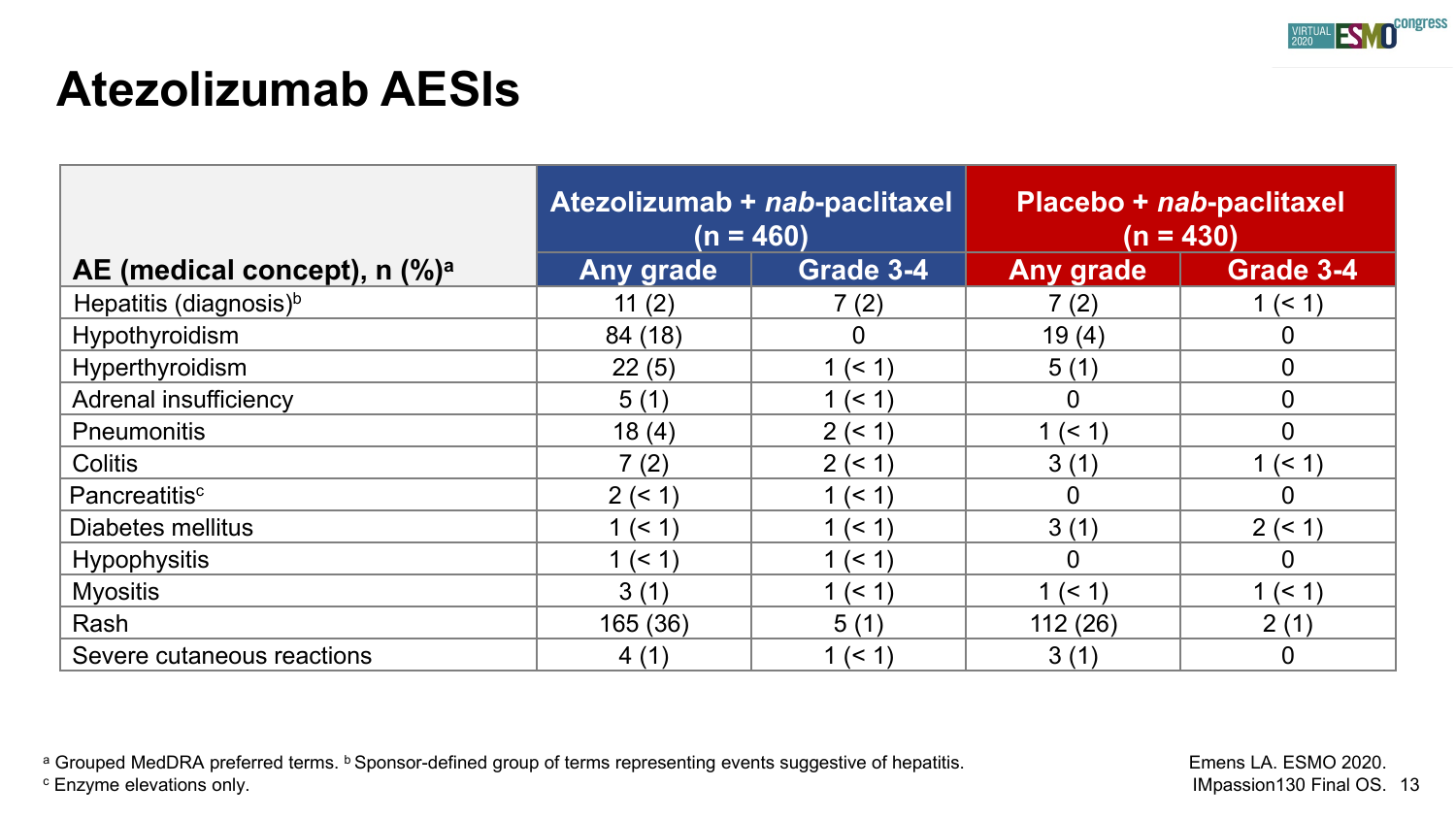

## **IMpassion130: summary**

- Here we report mature OS data from the prespecified final OS analysis
	- − The OS boundary for statistical significance was not crossed in the ITT population, precluding further formal testing
	- − Clinical meaningful OS was observed in the PD-L1 IC+ population
		- Final OS HR, 0.67 (95% CI: 0.53, 0.86) and a +7.5-mo median OS improvement with A + nP vs P + nP
	- − OS results in the PD-L1 IC+ population were consistent with the first and second interim analyses
		- OS HR, 0.62 (95% CI: 0.45, 0.86) in the first interim analysis and 0.71 (95% CI: 0.54, 0.93) in the second interim analysis
- With additional follow-up, A + nP remained safe and tolerable
	- − The safety profile was consistent with those of the individual treatment components
	- − No new safety signals were identified
- These results support a positive benefit-risk profile for  $A + nP$  as first-line therapy in patients with PD-L1 IC+ mTNBC